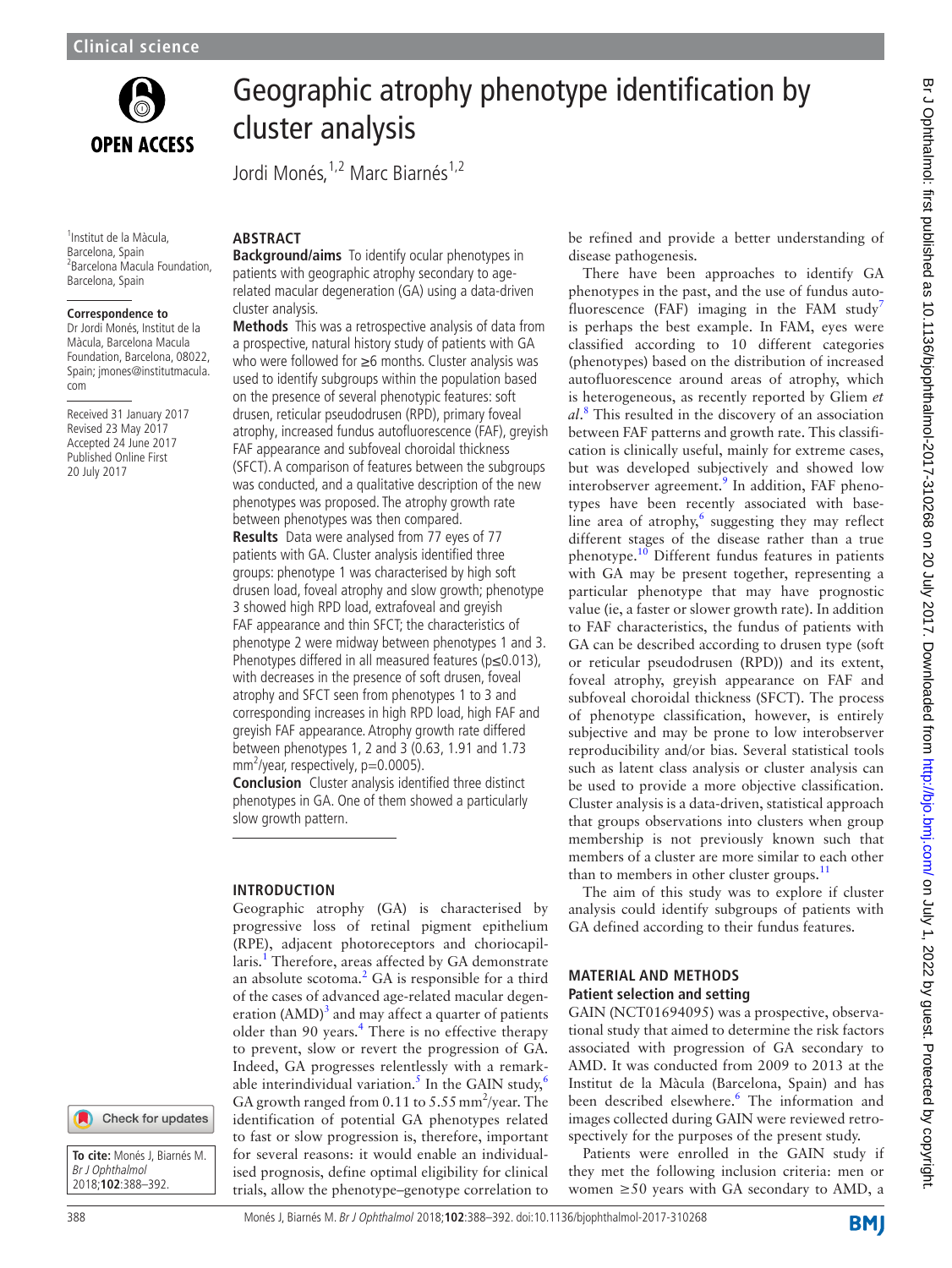minimum area of atrophy of 0.5 disk areas  $(1.27 \text{ mm}^2)$  on 35° colour fundus photography (CFP, using the TRC 50DX IA camera, IMAGEnet; Topcon, Tokyo, Japan) and  $\geq 6$  months of follow-up. Patients were excluded if the RPE atrophy was deemed to be secondary to other causes such as macular dystrophy or high myopia; there was a previous history of neovascular AMD or other significant maculopathy; GA contact with peripapillar areas of atrophy; inability to measure the whole area of atrophy; previous history of laser in the macula, antiangiogenic therapy or ocular surgery (aside from phacoemulsification) or insufficient imaging quality. Only one eye from each patient was included; in bilateral cases, the study eye was randomly selected.

#### **Procedures**

As part of the GAIN protocol, all patients underwent a complete ophthalmic assessment after pupil dilatation with 1% tropicamide and 10% phenylephrine. Imaging included non-stereoscopic 35° CFP, 30° infrared (IR;  $\lambda = 820$  nm) and FAF (excitation  $\lambda$ =480 nm, emission  $\lambda \sim 500-700$  nm) with the Spectralis HRA+OCT (Heidelberg Engineering, Heidelberg, Germany) in the high-resolution mode (1536 $\times$ 1536 pixels) with a minimum automatic real time (averaging) of 10 images. Spectral domain optical coherence tomography (SD OCT) with the same instrument was used to acquire a horizontal, high-resolution, 30° B-scan with an averaging  $\geq$  20 B-scans. Fluorescein angiography was performed only if required to rule out concomitant disorders. All images were acquired by certified photographers.

Features used to describe the fundus of patients with GA were presence of numerous soft drusen and RPD, presence of primary foveal atrophy, increased FAF, greyish FAF appearance and SFCT. A multimodal approach was used to identify and classify these features: (1) CFP was used to identify soft drusen, $12$ (2) IR and multimodal colour imaging improves the visualisation of outer retinal structures and was therefore used to determine RPD<sup>13 14</sup>; (3) FAF was used to detect the area of atrophy and its appearance, such as greyish (which has been associated with faster growth)<sup>[15](#page-4-12)</sup> or black hue. This also shows the topographical distribution of lipofuscin (from long-lasting residual bodies within the RPE) as areas of increased autofluorescence and hence indicates the extent of RPE abnormalities in the areas adjacent to the atrophy, although other causes of increased FAF are also possible and (4) SD OCT allows the high-resolution, cross-sectional visualisation of outer retinal anatomy and the determination of choroidal thickness.<sup>[16](#page-4-13)</sup>

[Figure](#page-1-0) 1 shows the minimum quantity of soft drusen from which a patient was considered to have a high drusen load. High RPD load were defined as small hyporeflective oval or circular lesions surrounded by an isoreflective or mildly hyper-reflective annulus on IR or multimodal colour imaging and/or subretinal hyper-reflective material elevating or interrupting the ellipsoid zone<sup>[17](#page-4-14)</sup> on SD OCT in ≥25% of B-scans. For soft drusen and RPD, the classification was either yes or no according to the aforementioned criteria. Primary foveal atrophy was considered present if there was loss of pigmentation in an area that included the geometric centre of the foveal avascular zone on CFP or IR. Increased FAF corresponded to 'banded' or 'diffused' patterns as defined in the FAM study<sup>[7](#page-4-5)</sup>; patients categorised as 'none' and 'focal' were considered to have no or minimal increased FAF, whereas patients with an undetermined pattern were excluded. The scale of grey of atrophy was subjectively determined on FAF and classified as greyish FAF appearance or black. SFCT was measured from the external border of the RPE to the uveoscleral junction just under the foveola using the calliper function of



**Figure 1** Reference for establishing soft drusen load. A quantity of soft drusen larger than or equal to that shown in this figure was considered as a fundus with a high soft drusen load.

<span id="page-1-0"></span>the SD OCT. All classifications were made by a senior retinal specialist (JM) except for FAF patterns, in which two experienced observers (Fabio Trindade and MB) independently determined the FAF pattern. In cases of disagreement, a senior observer (JM) arbitrated. A consensus was reached in all cases.

The area of atrophy was measured on FAF by a single observer (MB) using the Region Finder software, version 2.4.3.0 (Heidelberg Engineering), with good intra-observer agreement (see GAIN study).<sup>6</sup> Rate of growth was determined by subtracting the area of atrophy (in square millimetre) at the last visit from area of atrophy at baseline divided by time between visits (in years). Atrophy growth was measured as increase in surface area (square millimetre per year) and linear growth (millimetre per year) using the square root transformation of each measure.<sup>18</sup>

#### **Statistical analysis**

Univariate statistics were used to describe the complete sample, using medians (IQR) for quantitative variables and percentages for categorical variables. The formation of groups in cluster analysis is based on the proximity of the characteristics that define each observation in the multivariate space, that is, on the presence of fundus features that have a tendency to be present together in different patients. Therefore, the analysis consisted of two main steps: first, cluster analysis was used to create the groups; second, fundus features were compared between groups and each phenotype characterised. Missing values were estimated using simple imputation.<sup>19</sup>

An agglomerative approach was used for the cluster analysis, which starts with all eyes as independent observations and proceeds by grouping them until a single cluster that includes all eyes is formed. A hierarchical method (in which the number of final clusters was not predefined) was used. The Calinski-Harabasz pseudo-F index was used to determine the optimal number of groups (phenotypes).<sup>[20](#page-4-17)</sup> All quantitative variables were standardised (rescaled to a mean value of 0 and an SD of 1).

Between-phenotype comparisons for fundus features including growth were conducted using the Kruskal-Wallis test or the exact Fisher's test. Comparisons of growth rate (in square millimetre per year and millimetre per year) between pairs of phenotypes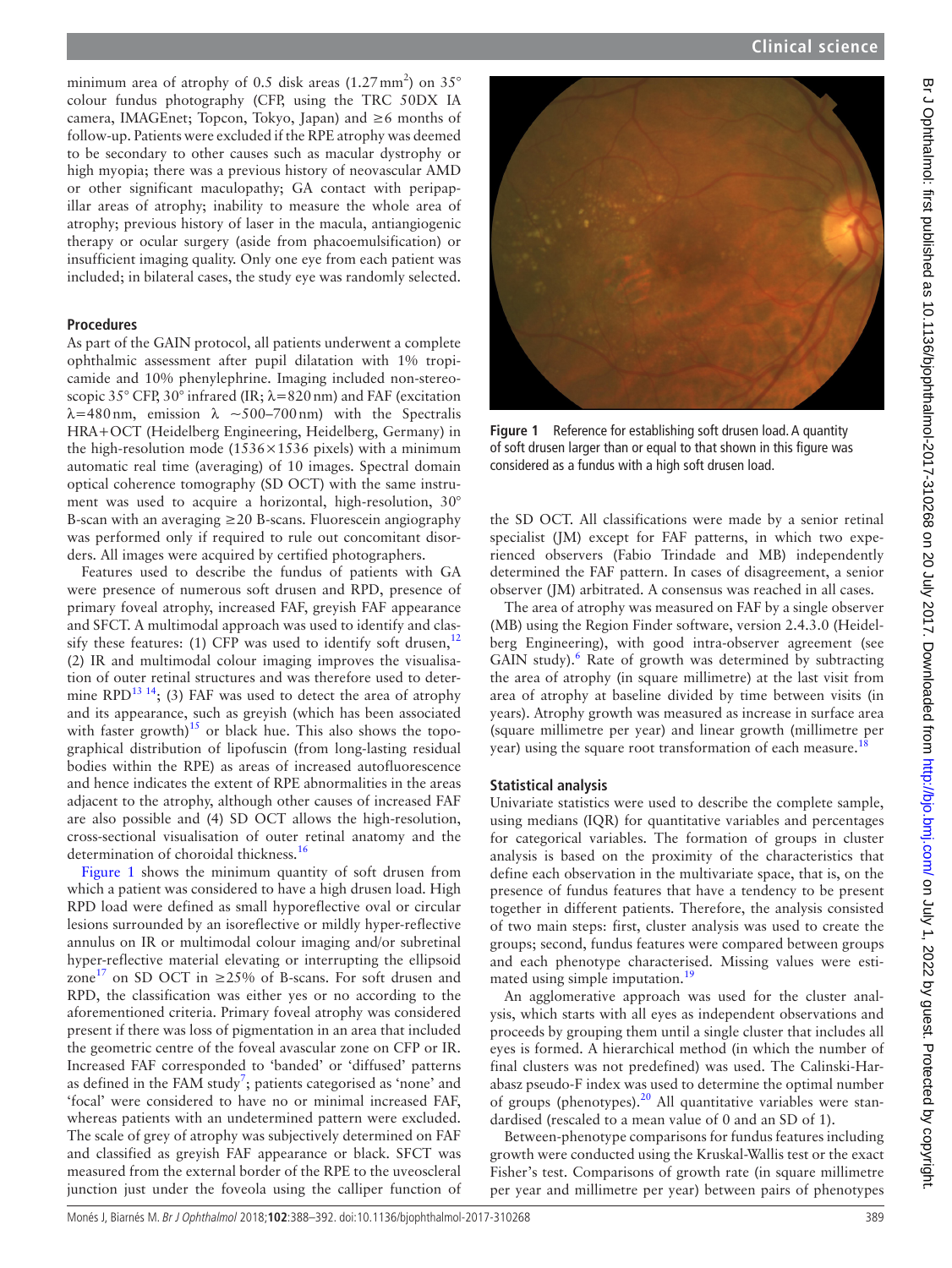#### <span id="page-2-0"></span>**Table 1** Characteristics of the phenotypes from cluster analysis

|                                 | Phenotype                     |                       |                       |         |
|---------------------------------|-------------------------------|-----------------------|-----------------------|---------|
| <b>Characteristics</b>          | $(n=16, 20.8\%)$              | $2(n=52, 67.5%)$      | $3(n=9, 11.7%)$       | p Value |
| Soft drusen                     | 56.3 (29.9 to 80.2)           | 34.6 (22.0 to 49.1)   | $0.0$ (0 to 33.6)     | 0.013   |
| <b>RPD</b>                      | 50.0 (24.7 to 75.3)           | 80.8 (67.5 to 90.4)   | 100 (66.4 to 100)     | 0.012   |
| Foveal atrophy                  | 100 (79.4 to 100)             | $0.00$ (0 to 6.8)     | $0.00$ (0 to 33.6)    | < 0.001 |
| High FAF                        | 12.5 (1.6 to 38.3)            | 73.1 (59.0 to 84.4)   | 88.9 (51.8 to 99.7)   | < 0.001 |
| Greyish FAF appearance          | $0.0$ (0 to 20.6)             | $0.0$ (0 to 6.8)      | 100 (66.4 to 100)     | < 0.001 |
| $SFCT$ ( $\mu$ m)               | 197 (118 to 253)              | 134 (82 to 179)       | 51 (26 to 60)         | 0.0001  |
| Area growth rate ( $mm2/year$ ) | $0.63$ (0.32 to 1.32)         | 1.91 (1.27 to 2.59)   | 1.73 (1.24 to 2.06)   | 0.0005  |
| Linear growth rate (mm/year)    | $0.17(0.09 \text{ to } 0.32)$ | $0.33$ (0.20 to 0.43) | $0.32$ (0.24 to 0.42) | 0.022   |

Results are shown as percentage (95% CI) for categorical variables and median (25th and 75th percentiles) for quantitative variables. The p value corresponds to the comparison between the three groups.

FAF, fundus autofluorescence; RPD, high reticular pseudodrusen load; SFCT, subfoveal choroidal thickness.

were made using the Mann-Whitney test. Three linear regression models were fitted to determine the impact of baseline area of atrophy (an important predictor of growth), the phenotype or both on growth rate. Statistical analyses were conducted using Stata IC 13.1 (Stata, Texas, USA). A two-sided p value of <0.05 was considered statistically significant.

#### **Results**

The study included data from 77 out of the original 82 patients enrolled in GAIN (data from four patients were excluded because their FAF pattern was 'undetermined' and one patient was excluded because he consistently formed a single cluster). Mean follow-up was 21.6 months (range 6 to 41 months). Median age was 79 years (IQR 11, range 52 to 97 years old); 70.1% were female (54/77), and all were Caucasian. The median baseline area of atrophy was  $5.47 \text{ mm}^2$  (IQR 9.82, range 1.25 to 37.83 mm<sup>2</sup>). Median GA area growth rate was 1.56 mm<sup>2</sup>/year (IQR 1.48, range  $0.11$  to  $5.55$  mm<sup>2</sup>/year), whereas GA linear growth (using the square root transformation) was 0.32mm/ year (IQR 0.24, range 0.02 to 0.72mm/year). All fundus features could be measured in all patients except for SFCT for two patients (2/77, 2.6%), and these values were imputed as stated previously.

Cluster analysis identified three groups of patients based on fundus characteristics [\(table 1\)](#page-2-0). From phenotypes 1 to 3, there was a progressive decrease in the prevalence of soft drusen load, foveal atrophy and SFCT. In contrast, the prevalence of high RPD load, high FAF and greyish FAF appearance increased from phenotypes 1 to 3. [Figure](#page-2-1) 2 shows representative images for each cluster.

When considering area of GA growth rate (square millimetre per year), the median growth was 0.63 (IQR 1.00), 1.91 (IQR 1.33) and 1.73 (IQR 0.82)  $mm<sup>2</sup>/year$  in phenotypes 1, 2 and 3, respectively (p=0.0005). A paired comparison showed growth was slower in phenotype 1 compared with phenotype 2 ( $p=0.0002$ ) or 3 ( $p=0.0055$ ), but there were no differences between phenotypes 2 and 3 ( $p=0.58$ ). Similar results were found for linear GA growth rate using the square root transformation (millimetre per year): median growth was 0.17 (IQR 0.23), 0.33 (IQR 0.23) and 0.32 (IQR 0.18) mm/year in phenotypes 1, 2 and 3, respectively  $(p=0.022)$ . Linear growth was smaller in phenotype 1 compared with phenotype 2 ( $p=0.01$ ) or 3 (p=0.02), but it was similar between phenotypes 2 and 3  $(p=0.78)$ .

Median age did not differ between groups and was 76 (IQR 10), 79 (IQR 10.5) and 85 (IQR 6) years in phenotypes 1, 2 and 3, respectively ( $p=0.13$ ). The baseline area of atrophy was different in phenotypes 1, 2 and 3 (3.20 (IQR 2.94), 7.75 (IQR 11.13) and 5.68 (IQR 5.74) mm,<sup>2</sup> respectively, p value=0.0026), but as previously shown, differences in growth between phenotypes remained statistically significant when using the square root transformation, suggesting that baseline area of atrophy was not the cause of the different growth rate between groups. In addition, linear regression showed an association between baseline area of atrophy and GA growth rate in square millimetre per year ( $p=0.003$ ). This was also the case for the ocular phenotype as a categorical variable ( $p=0.001$ ). When both variables were simultaneously included in a multiple linear regression model, baseline area of atrophy had borderline statistical significance  $(p=0.05)$  and ocular phenotype was statistically significant  $(p=0.01)$ .

## **Discussion**

Considerable efforts have been made in the last two decades to identify different phenotypes in neovascular  $\text{AMD}^{21-24}$  and the response of these phenotypes to emerging therapies for choroidal

<span id="page-2-1"></span>

**Figure 2** Examples of phenotypes. Representative fundus photographs (A–C), FAF (D–F) and spectral domain optical coherence tomography (G–I) images from phenotypes 1 (first column), 2 (second column) and 3 (third column). Phenotype 1, with slow growth, is characterised by foveal atrophy and a high soft drusen load, whereas phenotype 3 showed a high reticular pseudodrusen load, a perifoveal area of atrophy with increased FAF and a thin subfoveal choroidal thickness. Phenotype 2 presented intermediate features between phenotypes 1 and 3. FAF, fundus autofluorescence.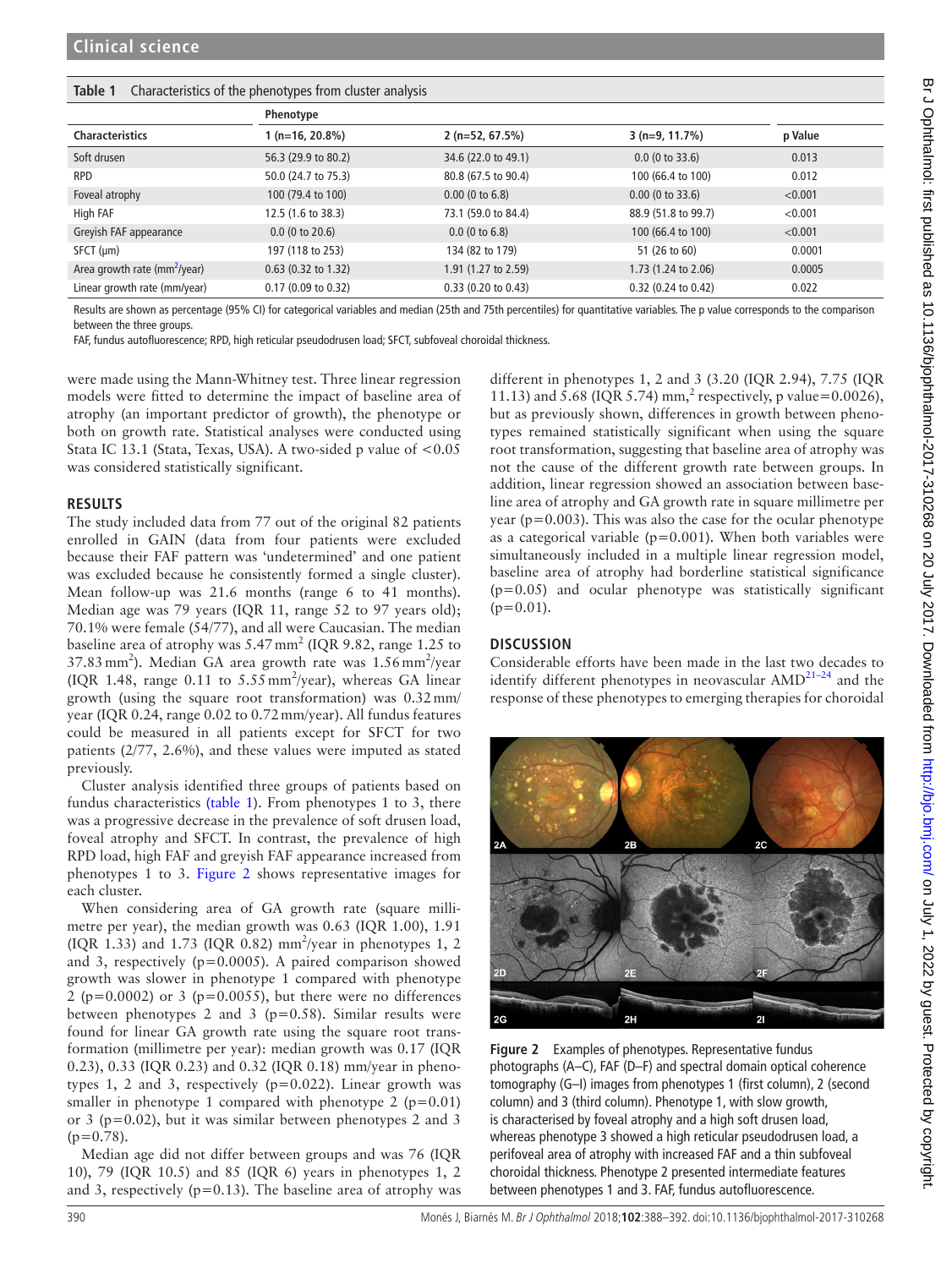neovascularisation[.25 26](#page-4-19) Recently, GA has gained renewed interest and new therapies to prevent or halt the rate of atrophy growth have emerged. To date, these clinical trials have been unsuccessful, and this has driven the scientific community to search for subgroups of patients with different prognosis in terms of disease progression and, possibly, related but different disease pathogenesis. By identifying different phenotypes through the use of biomarkers, it may be possible to correlate genotype with progression and investigate potential different pathways within the atrophic form of AMD. Unfortunately, besides FAF patterns with its inherent limitations, no other biomarkers have been used to stratify patients in clinical trials for GA. Since current investigational therapies are unlikely to result in a huge therapeutic benefit across the range of patients with GA, identifying different prognostic phenotypes may help distinguish subgroups with subtle or limited therapeutic responses and hence allow use of these as eligibility criteria and/or stratification factors in future trials.

Our main findings suggest that there are at least three phenotypes in patients with GA based on non-invasive multimodal imaging and a data-driven approach, cluster analysis. Growth rate was slower in one of the phenotypes as compared with the other two and may thus represent a subgroup with relatively good prognosis in terms of atrophy enlargement. This group was characterised by a high soft drusen load, underscoring the differential influence that drusen type may confer on growth rate.

The three phenotypes differed in all measured characteristics ( $p \le 0.013$ ). Phenotype 1 ( $n=16$ , 20.8% of eyes) was characterised by foveal atrophy in all cases, a high soft drusen load, thick choroid and usually no or small increased FAF. These patients showed the slowest growth rate  $(0.63 \text{ mm}^2/\text{year})$ . Phenotype 3 (n=9, 11.7%) was the least common; all cases had high RPD load, a greyish FAF appearance and a thin choroid. These eyes showed a moderate growth rate  $(1.73 \text{ mm}^2/\text{year})$ . Phenotype 2 was the most common  $(n=52, 67.5\%$  of eyes) and showed intermediate features between phenotypes 1 and 3, and only rarely showed foveal atrophy or a greyish FAF appearance (0%, 95%CI 0% to 6.8%). A perifoveal area of atrophy, presence of RPD, thin choroid and increased FAF have been previously associated with faster progression,<sup>67</sup> <sup>15</sup> <sup>27</sup> but these features are not reported to present together in any given eye.

Although it may appear that there is a continuum from phenotypes 1 to 3 in terms of certain fundus features and even patient age (which may imply that this represents different stages in the disease), this may not be the case. Most patients in phenotype 1 are expected to have foveal atrophy (100%, 95%CI 79.4 to 100), which is rarely seen in patients with phenotype 2 (0%, 95%CI 0% to 6.8%) or 3 (0%, 95%CI 0% to 33.6%). This argues against a 'different stages' hypothesis and adds further support to the argument that these groups may indeed represent true different phenotypes.

These phenotypes were associated with growth rate independently of baseline area of atrophy (a strong predictor of growth), as shown by the use of the square root transformation and by linear regression. Therefore, these phenotypes could be used to provide a prognosis at the time of diagnosis and identify patients with a slow growing form of GA (phenotype 1). This has implications for risk stratification, for defining optimum eligibility in clinical trials and for improving study efficiency. Furthermore, exclusion of patients with slow progressing GA from clinical trials is useful as it avoids exposing patients with good prognosis to potentially toxic treatments and minimises the time required to show a beneficial effect of the experimental intervention. In addition, most single nucleotide polymorphisms

discovered so far are associated with both forms of late  $\text{AMD}^{28}$  $\text{AMD}^{28}$  $\text{AMD}^{28}$ despite the obvious fundus heterogeneity between the dry and the neovascular forms of the disease. This calls for refined phenotyping to help elucidate phenotype–genotype correlations and clarify the role of genetics and the relative contribution of fundus features (RPD, soft drusen, thin choroid, etc) on disease pathogenesis. Finally, these phenotypes may help to define specific cellular pathways and suggest roles for specific features, such as type of drusen on the dynamics of GA progression. One of the most intriguing findings of this study is that soft drusen-related GA, which frequently starts at the fovea, has a significant slower rate of progression compared with GA related mainly to high RPD load, which tends to preserve the fovea in the early stages.

The main strength of this study is the objective identification of a phenotype with specific characteristics and slow progression. The GA phenotype related to abundant soft drusen shows early atrophy of the centre of the fovea with early impairment of visual acuity but has a slow progression that allows a relatively good visual function over the long term. These patients should be stratified separately in small clinical trials addressing GA. On the other hand, this study has several limitations. First, it cannot be stated that the differences between fundus features are the cause of the different growth rates because other factors not included in the analyses may be responsible for this, such as refractile drusen<sup>[29](#page-4-21)</sup> or other hitherto unknown factors. Second, the choice of categorisation of some of the variables (soft drusen load, RPD, etc) was arbitrary; as new evidence emerges, our classification of fundus features may need to be changed accordingly, which may have an impact on the current phenotypic classification. Finally, future studies with larger cohorts should include exploratory and confirmatory data sets. The results are based on a method used previously in  $\text{AMD}^{30}$  and in other areas of ophthalmology with good results.<sup>[31 32](#page-4-23)</sup> The EYE-RISK study is assembling a large database of patients with AMD in Europe, which will be used to confirm these findings.

In summary, three phenotypes in GA were identified using cluster analysis, and at least one of them showed a slow growth pattern. This may be useful for determining prognosis and clinical trial eligibility as well as phenotype–genotype correlation.

**Contributors** JM and MB: Substantial contributions to conception and design, acquisition of data or analysis and interpretation of data; statistical analysis; drafting the article or revising it critically for important intellectual content; final approval of the version to be published.

**Funding** This work was supported by the EYE-RISK Consortium, European Union's Horizon 2020 research and innovation programme, grant no 634479.

**Competing interests** None declared.

Patient consent Patients signed the consent provided by the study researchers.

**Ethics approval** Detail has been removed from this case description/these case descriptions to ensure anonymity. The editors and reviewers have seen the detailed information available and are satisfied that the information backs up the case the authors are making.

**Provenance and peer review** Not commissioned; externally peer reviewed.

**Open Access** This is an Open Access article distributed in accordance with the terms of the Creative Commons Attribution (CC BY 4.0) license, which permits others to distribute, remix, adapt and build upon this work, for commercial use, provided the original work is properly cited. See:<http://creativecommons.org/licenses/by/4.0/>

© Article author(s) (or their employer(s) unless otherwise stated in the text of the article) 2018. All rights reserved. No commercial use is permitted unless otherwise expressly granted.

## **References**

<span id="page-3-0"></span>1 McLeod DS, Grebe R, Bhutto I, et al. Relationship between RPE and choriocapillaris in age-related macular degeneration. [Invest Ophthalmol Vis Sci](http://dx.doi.org/10.1167/iovs.09-3639) 2009;50:4982-91.